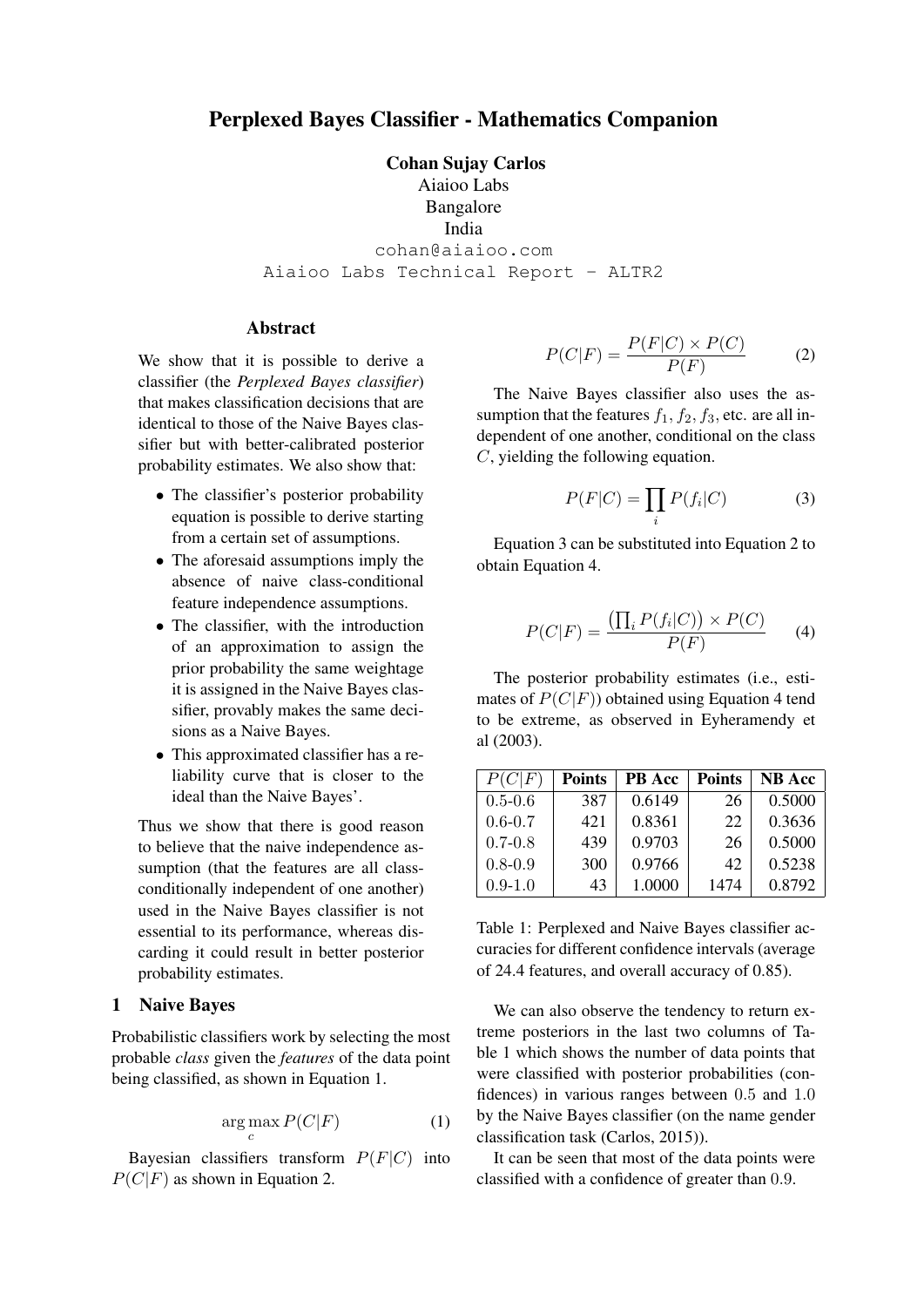What we'd like to have is a classifier whose confidences are distributed evenly between 0.5 and 1.0 as shown in the first two columns of Table 1. We were able to create such a classifier by using the Perplexed Bayes posterior probability equation described in the next section.

However, the intuition behind the Perplexed Bayes equation was obtained through the simulation described below.

### 1.1 Naive Bayes Simulations

We attempted to understand through a simulation why the posterior probabilities returned by a Naive Bayes classifier tend to be extreme.

For the simulation of the Naive Bayes classifier, we use a table of all possible combinations of classes and features and assigned the joint probabilities by picking a random value between the number obtained by multiplying the probabilities of all the features (given a class) together for each row, and 80% of that number, and then normalizing the values in all the rows so that they add up to 1 as shown in Table 2.

| <b>Class</b>     | $f_1$ | $f_2$ | $P(f_1, f_2, C)$ | $(C f_1, f_2)$ |
|------------------|-------|-------|------------------|----------------|
| c <sub>1</sub>   | 0     | 0     | 0.4565           | 0.8120         |
| c <sub>1</sub>   |       | 0     | 0.0040           | 0.0180         |
| c <sub>1</sub>   | 0     |       | 0.0264           | 0.2106         |
| c <sub>1</sub>   |       |       | 0.0003           | 0.0028         |
| c <sub>2</sub>   | 0     | 0     | 0.1057           | 0.1880         |
| c <sub>2</sub>   | 1     | 0     | 0.2159           | 0.9820         |
| c <sub>2</sub>   | 0     |       | 0.0991           | 0.7894         |
| $\overline{c_2}$ |       |       | 0.0922           | 0.9972         |

Table 2: Simulation Probabilities Table.

This method yielded a standard deviation of the posterior probabilities  $P(C|F)$  of 0.4345. This turns out to be higher than the standard deviation of the class conditional feature probabilities used to generate the joint probability table, which is 0.2880 and higher than the marginal probabilities of the individual features given the class  $P(f_i|C)$ computed from it, which is 0.3648.

This suggests that the procedure used to generate the joint probability table (the combination by multiplication of marginal probabilities into joint probabilities) results in posterior probabilities that tend towards 0 or 1.

It is seen from Figure 1 that as the number of features increases, so does the standard deviation of the simulated posterior probabilities.



Figure 1: The standard deviation of posterior probabilities simulated from class conditional feature probabilities with average divergence of approximately 0.2.

It can be seen that the experimental results in Figure 2 closely resemble the simulation results in Figure 1. In both, as the number of features increases, the posterior probabilities tend to get increasingly extreme.

In the simulation results in Figure 1, the posterior probabilities appear extreme even when computed through marginalization and not just when computed using the naive bayes assumption.

This perhaps shows that the cause of the extremeness in predictions is the multiplication operator used to combine class-conditional feature probabilities, because the joint probability distribution was generated by choosing random values between the number obtained by multiplying the probabilities of all the features (given a class) together for each row, and 80% of that number, and then normalizing the values in all the rows so that they add up to 1.

So, the multiplicative combination of probabilities was used to generate the joint probability distribution in Table 2. As we see in Figure 1, that alone sufficed to make the posterior probabilities (computed merely through marginalization) as extreme as those in the experiment whose measured posterior probabilities are as shown in Figure 2.

This suggests that the log ratio of the multiplicative combinations of two sets of random probabilities (of the same cardinality) tends to the extremes of the space of real numbers as the cardinality of those sets tends to infinity.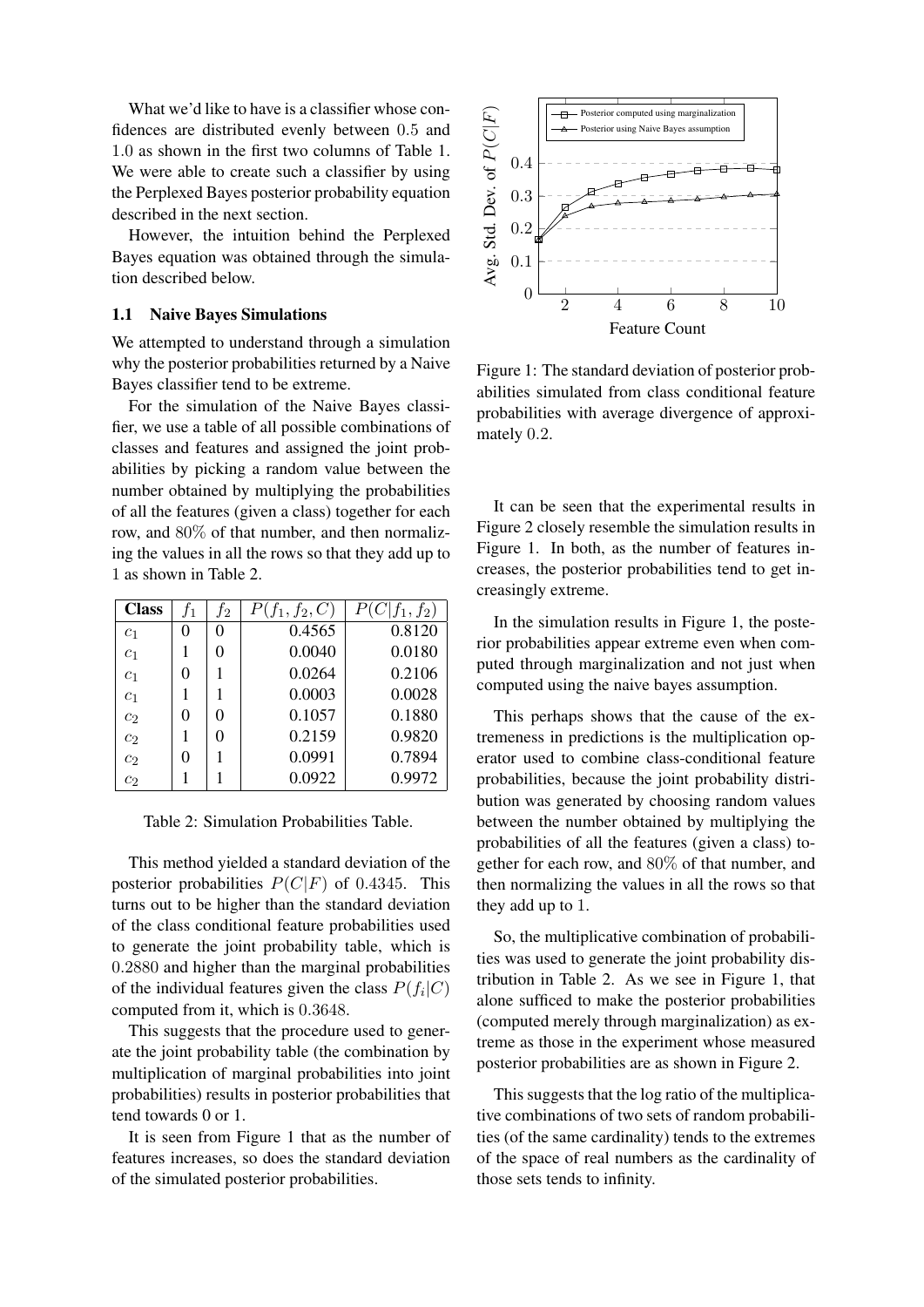

Figure 2: The standard deviation of the posterior probabilities of a Naive Bayes classifier plotted against the number of features (on the gender classification task (Carlos, 2015)).

# 2 Perplexed Bayes

As we saw in the preceding section, the reason for the extreme posterior probability estimates of the Naive Bayes classifier seems to be the multiplicative combination of the class-conditional feature probabilities.

In this section, we propose a posterior probability equation that does not suffer from the problem described above. The equation uses the *geometric mean* of the class-conditional feature probabilities instead of their product. We show using a simulation that the resulting posterior probabilities tend towards the center (0.5) as the number of features increases.

We later show experimentally that the posterior probabilities can be spread out evenly for the range of feature counts encountered in the gender classification task (Carlos, 2015) through the use of an *attenuation coefficient* as shown in Equation 37.

First, we shall explain how the geometric mean is related to the perplexity operator (which gives the Perplexed Bayes classifier its name).

The perplexity  $PP(p_1, p_2, \ldots, p_n)$  of a set of probabilities  $\{p_1, p_2, \ldots, p_n\}$  is computed as shown in Equation 5.

$$
PP = \frac{1}{(p_1 \times p_2 \times \ldots \times p_n)^{\frac{1}{n}}}
$$
 (5)

So, the *reciprocal of the perplexity* of the probabilities is their geometric mean as shown in Equation 6.

$$
PP^{-1} = (p_1 \times p_2 \times \ldots \times p_n)^{\frac{1}{n}} \tag{6}
$$

In the Perplexed Bayes classifier, we combine the class conditional feature probabilities using the *geometric mean*, as shown in Equation 7.

$$
P(F|C) = \left(\prod_{1 \le i \le n} P(f_i|C)\right)^{\frac{1}{n}} \tag{7}
$$

As a result, the posterior probability equation of the Perplexed Bayes classifier becomes the one shown in Equation 8, where  $n$  is the number of features, and  $N$  is the normalizer.

$$
P(C|F) = \frac{\prod_{i} P(f_i|C)^{\frac{1}{n}} \times P(C)}{N} \qquad (8)
$$

Equation 8 was, to our knowledge, first reported in the work of Zaidi et al (2013).

We will attempt **three proofs** in the rest of this report and argue that they strongly suggest that the 'naive' independence assumptions in the Naive Bayes classifier do not contribute to its accuracy.

The three proofs are as follows:

- Proof 1: That the Perplexed Bayes posterior probability equation can be derived from the assumption that *the class* C *is independent of all features but one, and none of the features is special*.
- Proof 2: That the above assumption can be shown to not place any constraints on features; that joint probability distributions that comply with the conditions of class-conditional feature independence and joint probability distributions that don't, are both compatible with the above assumption.
- Proof 3: That the classification decisions of the Perplexed Bayes classifier (with an approximation to reduce the weightage given to the prior) are identical to the classification decisions of the Naive Bayes classifier.

These three proofs fall short of allowing us to claim with certainty that the accuracy of the Naive Bayes is not in any way connected to its naive class-conditional feature independence assumption, because we have only been able to show that the Perplexed Bayes posterior probability equation can be derived from the assumption and not the other way around, and because the decisions of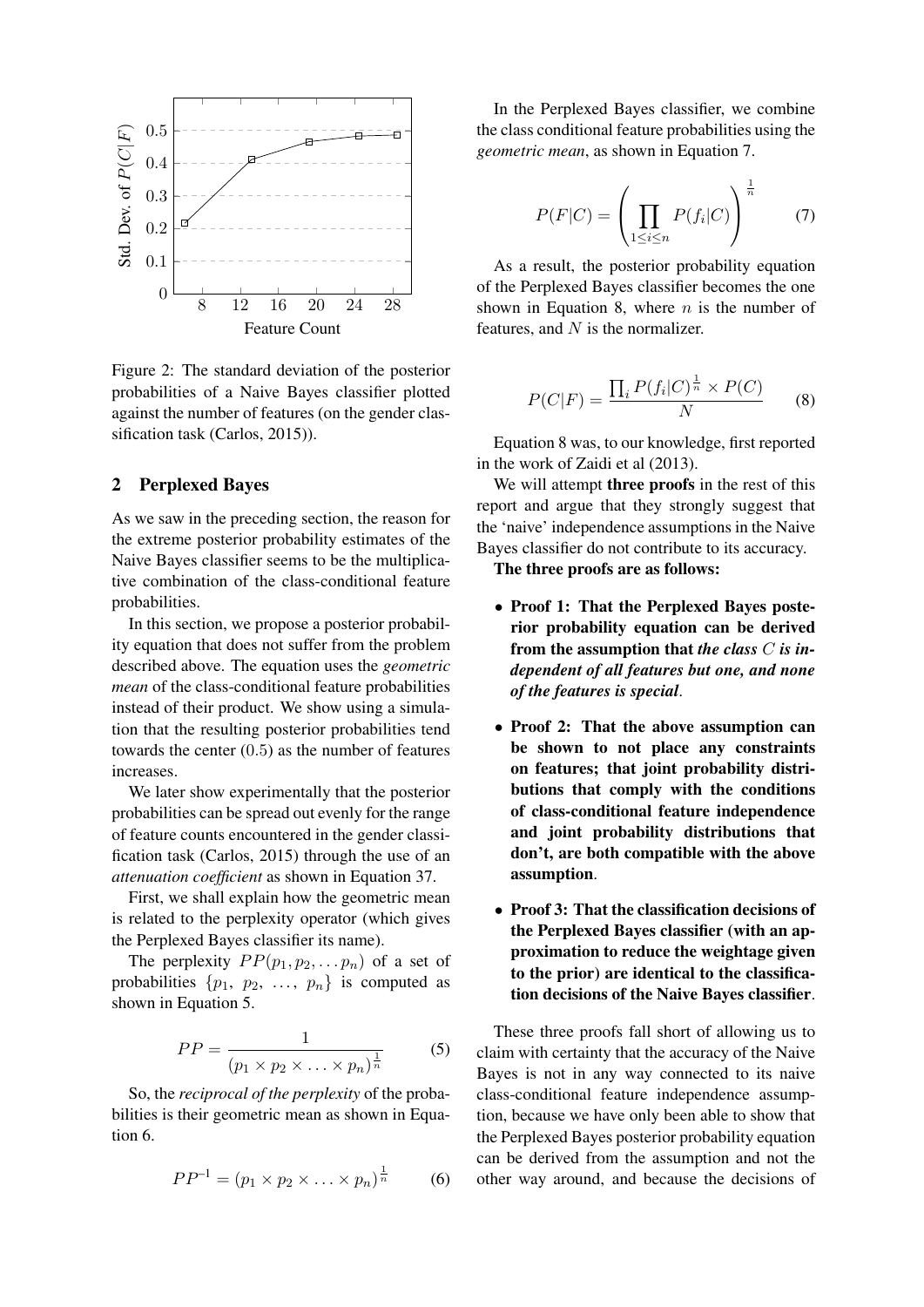the Naive and Perplexed Bayes classifiers are the same only if the assumption changing the prior's weightage as shown in Equation 40 is made.

### 3 Proof 1:

We attempt to prove below that Equation 8 can be derived from the assumption that *the class* C *is independent of all features but one, and none of the features is special*.

The assumption can be encoded as shown in Equation 9 (where  $1 \leq i \leq n$ ).

$$
P(C|f_1, f_2, \dots f_n) = P(C|f_i)
$$
 (9)

We can write Equation 9 in  $n$  different ways, as follows, because no feature is special.

$$
P(C|f_1, f_2, \dots f_n) = P(C|f_1)
$$

$$
= P(C|f_2)
$$

$$
\vdots
$$

$$
= P(C|f_n)
$$
(10)

Multiplying together all the terms on both sides of Equation 10 we get Equation 11.

$$
P(C|f_1, f_2, \dots f_n)^n =
$$
  
= 
$$
\prod_{1 \le i \le n} P(C|f_i)
$$
 (11)

Inverting the terms on the right-hand side of Equation 11 using the Bayesian inversion equation (2), we get Equation 12.

$$
P(C|F)^n = \left(\prod_{1 \le i \le n} \frac{P(f_i|C) \times P(C)}{P(f_i)}\right) \tag{12}
$$

Since  $P(C)$  is independent of i, we can write Equation 12 as Equation 13.

$$
P(C|F)^n = \left(\prod_{1 \le i \le n} P(f_i|C)\right)
$$

$$
\times \frac{P(C)^n}{\prod_{1 \le i \le n} P(f_i)}
$$
(13)

$$
P(C|F) = \left(\prod_{1 \le i \le n} P(f_i|C)\right)^{\frac{1}{n}} \times \frac{P(C)}{N} \quad (14)
$$

Finally, taking the nth root on both sides, we get Equation 14 (where  $N$  is the normalizer) and this is substantially the same as Equation 8.

# Q.E.D: So we have shown that the assumption that *the class* C *is independent of all features but one, and that none of the features is special* leads to Equation 8.

Below, we describe an alternate formulation of Equation 8.

### 3.1 Alternate Formulation

It is interesting to note that Equation 19, representing the posterior probabilities of a classifier that uses the *arithmetic mean* instead of the *geometric mean*, can be derived from Equation 10 as well.

$$
P(C|F) = \left(\sum_{1 \le i \le n} P(f_i|C)\right) \times \frac{P(C)}{n \times N} \quad (15)
$$

Adding together all the terms on both sides of Equation 10 we get Equation 16.

$$
P(C|f_1, f_2, \dots, f_n) \times n =
$$
  
= 
$$
\sum_{1 \le i \le n} P(C|f_i)
$$
 (16)

Inverting the terms on the right-hand side of Equation 16 using the Bayesian inversion equation (2), we get Equation 17.

$$
P(C|F) \times n = \left(\sum_{1 \le i \le n} \frac{P(f_i|C) \times P(C)}{P(f_i)}\right)
$$
\n(17)

Since  $P(C)$  is independent of i, we can write Equation 17 as Equation 18.

$$
P(C|F) \times n = P(C) \times \left(\sum_{1 \le i \le n} P(f_i|C)\right) \times \frac{1}{\sum_{1 \le i \le n} P(f_i)}
$$
(18)

Finally, dividing by  $n$  on both sides, we get:

$$
P(C|F) = \left(\sum_{1 \le i \le n} P(f_i|C)\right) \times \frac{1}{n} \times \frac{P(C)}{N}
$$
\n(19)

Now, we have proved that a certain assumption leads to the Perplexed Bayes posterior probability equation.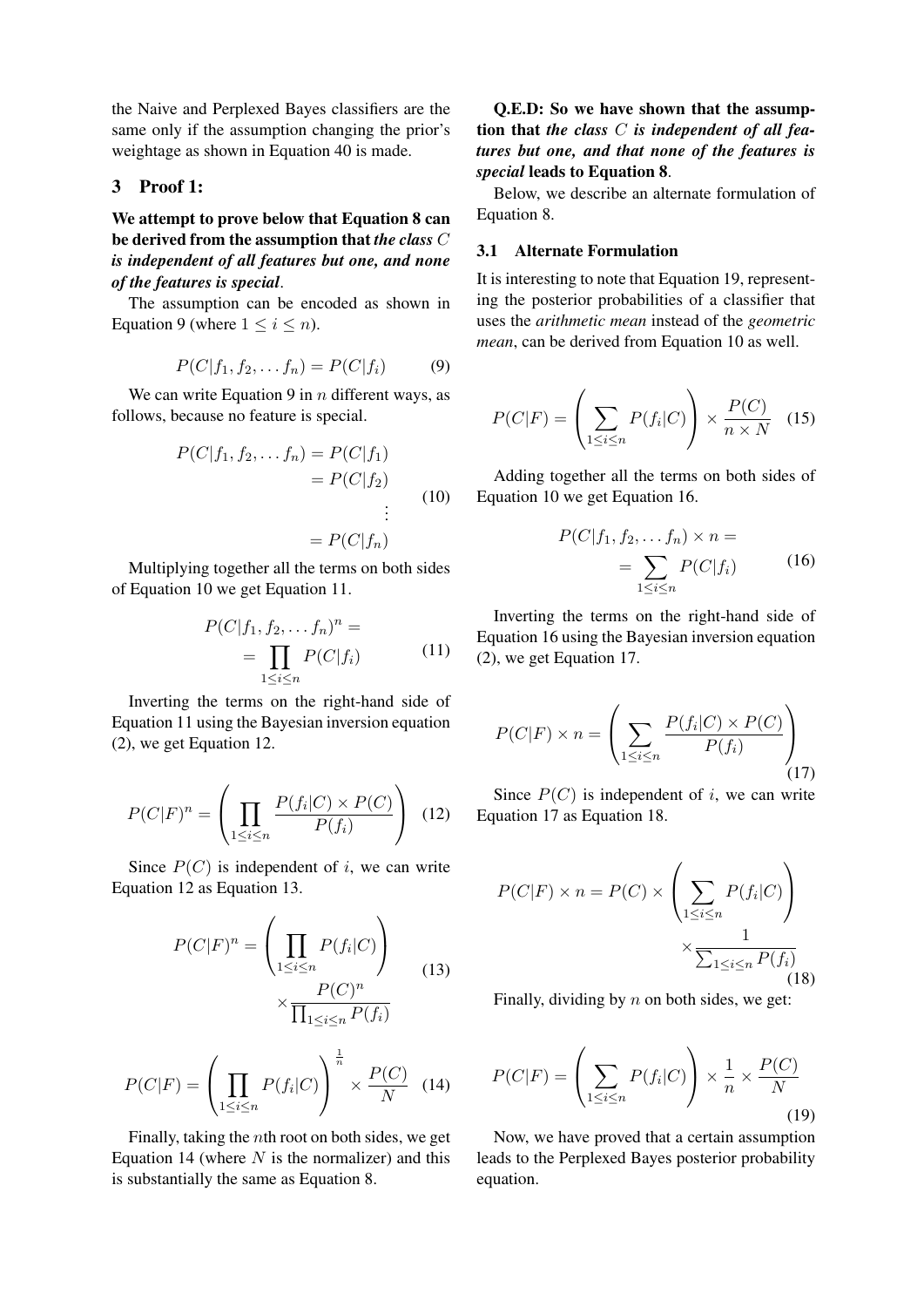However, we have not shown that the assumption itself can be realized in the form of a probability distribution, that probability distributions that satisfy that assumption exist.

Below, we show that probability distributions that satisfy the assumption that *the class* C *is independent of all features but one, and that none of the features is special* exist and that the constraints do not require that the features be classconditionally independent.

### 3.2 Illustration

Here, we provide an example of a distribution that satisfies Equation 10.

Assume the set of all possible categories to be  $C = \{c_1, c_2\}$  and the set of features to be  $F =$  $\{f_1, f_2\}$  where each of the features  $f_i$  is boolean and can take the values  $\{true, false\}$ .

Equation 10 yields the following equations:

$$
P(C = c1|f1 = true, f2 = true)
$$
  
= 
$$
P(C = c1|f1 = true)
$$
 (20)  
= 
$$
P(C = c1|f2 = true)
$$

$$
P(C = c_1 | f_1 = false, f_2 = true)
$$
  
= 
$$
P(C = c_1 | f_1 = false)
$$
 (21)  
= 
$$
P(C = c_1 | f_2 = true)
$$

$$
P(C = c_1 | f_1 = false, f_2 = false)
$$
  
= 
$$
P(C = c_1 | f_1 = false)
$$
 (22)  
= 
$$
P(C = c_1 | f_2 = false)
$$

$$
P(C = c_1 | f_1 = true, f_2 = false)
$$
  
= 
$$
P(C = c_1 | f_1 = true)
$$
 (23)  
= 
$$
P(C = c_1 | f_2 = false)
$$

$$
P(C = c_2 | f_1 = true, f_2 = true)
$$
  
= 
$$
P(C = c_2 | f_1 = true)
$$
 (24)  
= 
$$
P(C = c_2 | f_2 = true)
$$

$$
P(C = c_2 | f_1 = false, f_2 = true)
$$
  
= 
$$
P(C = c_2 | f_1 = false)
$$
 (25)  
= 
$$
P(C = c_2 | f_2 = true)
$$

$$
P(C = c_2 | f_1 = false, f_2 = false)
$$
  
= 
$$
P(C = c_2 | f_1 = false)
$$
 (26)  
= 
$$
P(C = c_2 | f_2 = false)
$$

$$
P(C = c_2 | f_1 = true, f_2 = false)
$$
  
= 
$$
P(C = c_2 | f_1 = true)
$$
 (27)  
= 
$$
P(C = c_2 | f_2 = false)
$$

By equating the right-hand side, you get two sets of equations as shown in Equation 28 and Equation 29.

$$
P(C = c_1 | f_1 = true) =
$$
  
\n
$$
P(C = c_1 | f_1 = false)
$$
  
\n
$$
= P(C = c_1 | f_2 = true)
$$
  
\n
$$
= P(C = c_1 | f_2 = false)
$$
  
\n
$$
P(C = c_2 | f_1 = true) =
$$
  
\n
$$
P(C = c_2 | f_2 = true)
$$
  
\n
$$
= P(C = c_2 | f_2 = false)
$$
  
\n(29)  
\n(29)

Equation 28 and Equation 29 are satisfied by any values of  $P(C = c_1 | f_1 = true)$  and  $P(C = c_1 | f_2 = true)$  $c_2|f_1 = true$ ) that are positive and sum to 1.0.

Thus we have shown that distributions that satisfy Equation 10 do exist.

## 4 Proof 2:

We attempt to show below that the assumption that *the class* C *is independent of all features but one, and none of the features is special* is compatible with class-conditional feature probability distributions that do not reflect naive independence assumptions.

It can be shown that the independence of classes and features  $P(C|F) = P(C)$  is a direct result of Equation 10 as follows.

$$
P(c_i) = \sum_{F} P(c_i, F) = \sum_{F} P(c_i|F)P(F)
$$
\n(30)

But, since  $P(c_i|F)$  is a constant  $m_i$  by reason of Equation 10, we get:

$$
P(c_i) = m_i \times \sum_F P(F) \tag{31}
$$

But,  $\sum_{F} P(F) = 1$ . So,  $P(c_i) = m_i = P(c_i|F)$  for all *i*.

So, it has been shown that Equation 10 implies that  $P(C|F) = P(C)$  and therefore the features are independent of the classes.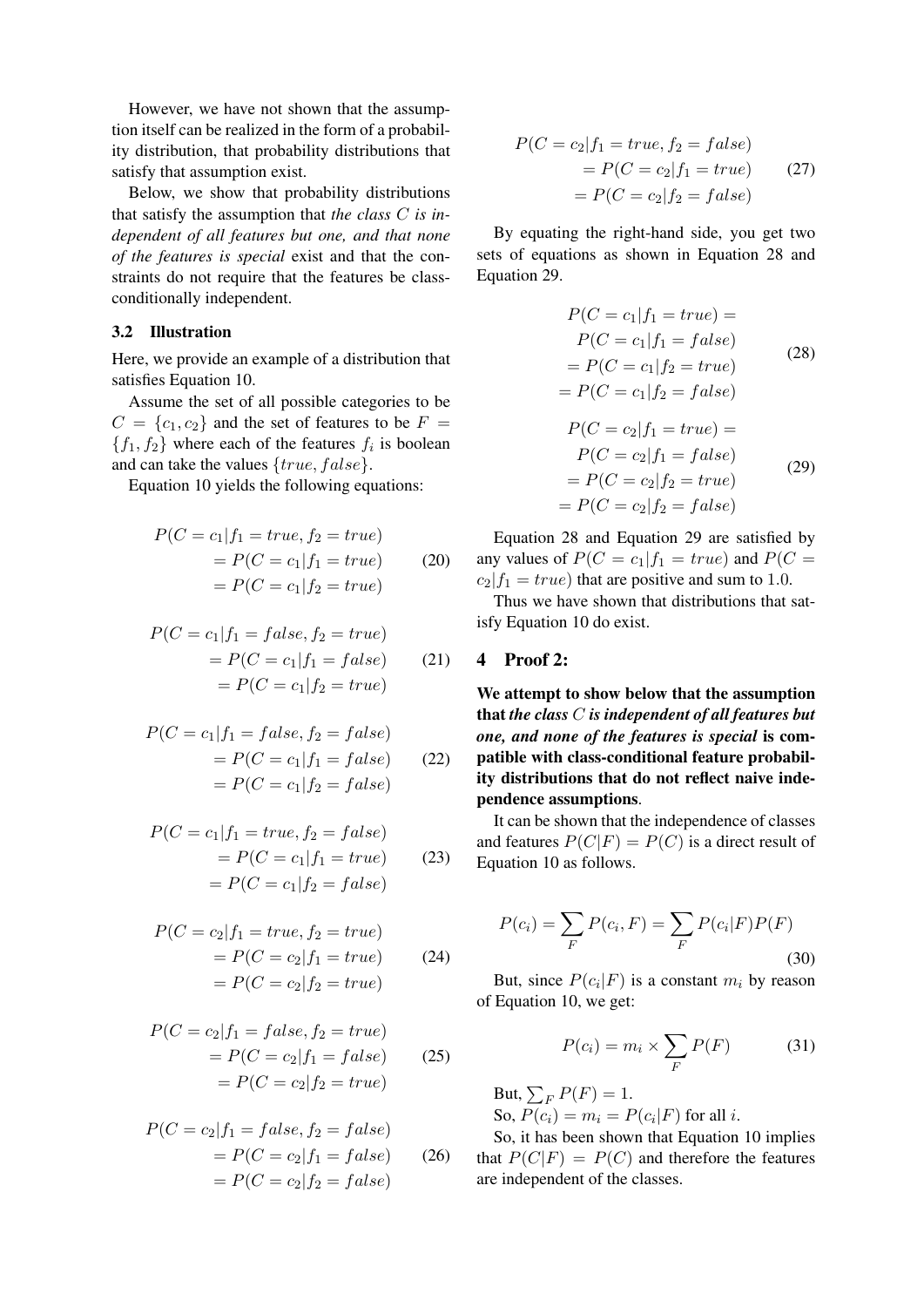Moreover, it can be seen that the constraints in Equation 10 are only constraints on the classes.

It follows that the features are not constrained in any way by Equation 10 and do not have to be class-conditionally independent of one other.

Q.E.D: Thus we have shown that the assumption that *the class* C *is independent of all features but one, and none of the features is special* is compatible with class-conditional feature probability distributions that do not reflect naive independence assumptions.

We can also demonstrate the independence of classes from features by using the bayesian inverse of the above equations as follows:

The above equations also show that if Equation 28 and Equation 29 are true, then Equation 32 and Equation 33 (below) are also true.

$$
P(C = c_1 | f_1 = true) =
$$
  
\n
$$
P(C = c_1 | f_1 = false)
$$
  
\n
$$
= P(C = c_1 | f_2 = true)
$$
(32)  
\n
$$
= P(C = c_1)
$$
  
\n
$$
= P(C = c_1)
$$

$$
P(C = c_2 | f_1 = true) =
$$
  
\n
$$
P(C = c_2 | f_1 = false)
$$
  
\n
$$
= P(C = c_2 | f_2 = true)
$$
(33)  
\n
$$
= P(C = c_2)
$$
  
\n
$$
= P(C = c_2)
$$

Moreover, by using Bayesian inversion as shown in Equation 2, we can obtain the following equations from Equation 28 and Equation 29.

$$
P(C = c_1 | f_1 = true) =
$$
  
\n
$$
P(C = c_1) =
$$
  
\n
$$
\frac{P(f_1 = true | C = c_1) \times P(C = c_1)}{P(f_1 = true)} =
$$
  
\n
$$
\frac{P(f_1 = false | C = c_1) \times P(C = c_1)}{P(f_1 = false)}
$$
  
\n
$$
= \frac{P(f_2 = true | C = c_1) \times P(C = c_1)}{P(f_2 = true)}
$$
  
\n
$$
= \frac{P(f_2 = false | C = c_1) \times P(C = c_1)}{P(f_2 = false)}
$$

$$
P(C = c_2 | f_1 = true) =
$$

$$
P(C = c_2) =
$$

$$
\frac{P(f_1 = true | C = c_2) \times P(C = c_2)}{P(f_1 = true)} =
$$

$$
\frac{P(f_1 = false | C = c_2) \times P(C = c_2)}{P(f_1 = false)}
$$
(35)
$$
= \frac{P(f_2 = true | C = c_2) \times P(C = c_2)}{P(f_2 = true)}
$$

$$
= \frac{P(f_2 = false | C = c_2) \times P(C = c_2)}{P(f_2 = false)}
$$

Cancelling  $P(C = c_1)$  and  $P(C = c_2)$  everywhere, we obtain Equation 36.

$$
P(f_1|C = c_1) = P(f_1)
$$
  
\n
$$
P(f_2|C = c_1) = P(f_2)
$$
  
\n
$$
P(f_1|C = c_2) = P(f_1)
$$
  
\n
$$
P(f_2|C = c_2) = P(f_2)
$$
  
\n
$$
\dots P(F|C) = P(F)
$$

The above equations also show that the classes are independent of the features.

Thus we see from the above that the Perplexed Bayesian assumption, though it is an independence assumption, does not assume the classconditional independence of the features used.

In other words, the features do not have to be class-conditionally independent of one another to satisfy Equation 9.

We illustrate below through examples that class-conditional feature probability distributions that conform to naive independence constraints and class-conditional feature probability distributions that don't both satisfy Equation 9.

### 4.1 Examples

We shall illustrate the lack of constraints on features with a few examples.

Take two fair coins tossed simultaneously. The probability of either of the coins turning up heads  $P(H)$  is 0.5.

If the two coins were independent of each other, the probability of both coins turning up heads  $P(H, H)$  would be as depicted in Table 3 (bearing in mind that  $P(f_1, f_2|c_1) = P(f_1, f_2)$  by Equation 36).

On the other hand, if the coins were to be welded side by side, so that when one fell heads,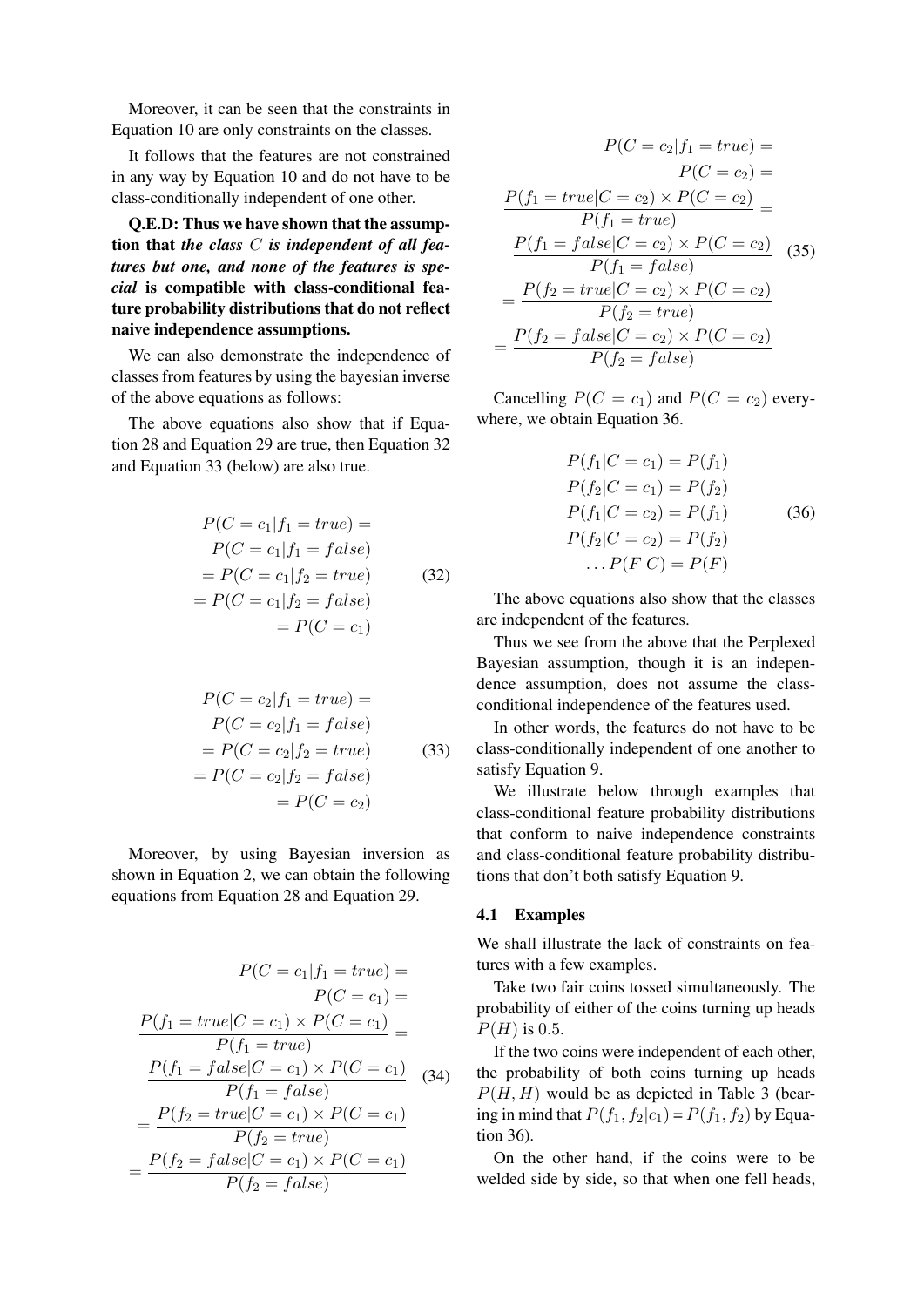| $\vert$ Coin 1 (f <sub>1</sub> ) | $\vert$ Coin 2 (f <sub>2</sub> ) | $  P(f_1, f_2   c_1)$ |
|----------------------------------|----------------------------------|-----------------------|
| H                                | н                                | 0.25                  |
| н                                |                                  | 0.25                  |
|                                  |                                  | 0.25                  |
|                                  |                                  | 0.25                  |

Table 3: Joint Probabilities for Independent Coins.

the other would as well, the joint probability distribution would be as shown in Table 4 (again bearing in mind that  $P(f_1, f_2|c_1) = P(f_1, f_2)$  by Equation 36).

| Coin 1 $(f_1)$ | Coin 2 $(f_2)$ | $P(f_1, f_2 c_1)$ |
|----------------|----------------|-------------------|
| Н              | H              | 0.5               |
| H              | т              | 0.0               |
| т              | Т              | 0.5               |
|                | н              | 0.0               |

Table 4: Joint Probabilities for Welded Coins.

Now if we were to use a conditional probability distribution table that satisfied Equation 9, like Table 5, we would find that the probability distribution in Table 3 and the one in Table 4 both yield joint probability distributions that meet all the constraints of Equation 9.

| $\mathbf{f}_1$ | $\mathbf{f}_2$ | $P(c_1 f_1, f_2)$ | $P(c_2 f_1, f_2)$ |
|----------------|----------------|-------------------|-------------------|
| H              |                |                   |                   |
| H              |                | 0.3               | 0.7               |
| $\mathbf{T}$   |                | 0.3               | 0.7               |
| $\mathbf T$    |                | 0.3               | 0.7               |

Table 5: Perplexed Bayes Conditional Probabilities.

The joint probability distribution obtained by combining the distribution in Table 3 with Table 5 is Table 6.

The joint probability distribution obtained by combining the distribution in Table 4 with Table 5 is Table 7.

The joint probability distributions in Table 6 and Table 7 both satisfy Equation 9.

For example from Table 7 (the joint probability table computed from features welded together), it can be easily seen that  $P(C = c_1) = 0.3$  and that  $P(C = c_1 | f \in \{H, T\}) = 0.3$  and that  $P(C =$  $c_1|f_1 \in \{H, T\}, f_2 \in \{H, T\}$  = 0.3.

The same values of  $P(C = c_1) = 0.3$ ,  $P(C = c_1)$  $c_1|f \in \{H,T\}) = 0.3$  and  $P(C = c_1|f_1 \in$ 

| $\mathbf{f}_1$ | $\mathbf{f}_2$ | $P(c_1, f_1, f_2)$ | $P(c_2, f_1, f_2)$ |
|----------------|----------------|--------------------|--------------------|
| H              | H              | 0.3/4              | 0.7/4              |
| Н              | Т              | 0.3/4              | 0.7/4              |
| Т              |                | 0.3/4              | 0.7/4              |
|                |                | 0.3/4              | 0.7/4              |

Table 6: Joint Probabilities for Independent Features.

| $\mathbf{f}_1$ | $\mathbf{f}_2$ | $P(c_1, f_1, f_2)$ | $P(c_2, f_1, f_2)$ |
|----------------|----------------|--------------------|--------------------|
| H              |                | 0.3/2              | 0.7/2              |
| H              |                |                    |                    |
| т              |                | 0.3/2              | 0.7/2              |
| $\mathbf{T}$   |                |                    |                    |

Table 7: Joint Probabilities for Welded Features.

 ${H, T}, f_2 \in {H, T}$  = 0.3 are obtained from Table 6 where the features are class-conditionally independent of each other.

So, the Perplexed Bayes assumption, unlike the Naive Bayes assumption, does not forbid complete dependence between the features used in classification.

We show below using simulations that the posterior probabilities of the fully Perplexed Bayes classifier described above tend to the middle (to 0.5) as the number of features increases.

### 4.2 Perplexed Bayes Simulations

By simulating the posterior probabilities produced by Equation 14, it can be seen that the posterior probabilities are less extreme as compared to the posterior probabilities produced by a Naive Bayes classifier for higher feature counts, as shown in Figure 3, and that they decrease as the number of features increases.

#### 4.3 Generalization

In order to distribute the probabilities more evenly, so that they tend neither to the extremes nor to the middle, we attempted to find a way to mitigate the degree of averaging of the class-conditional feature probabilities.

It appeared possible to find that middle ground between the Naive Bayes classifier and the fully Perplexed Bayes algorithm described above, through the use of an *attenuation coefficient* k in the geometric mean as shown in Equation 37.

$$
PP^{-k} = (p_1 \times p_2 \times \ldots \times p_n)^{\frac{k}{n}} \qquad (37)
$$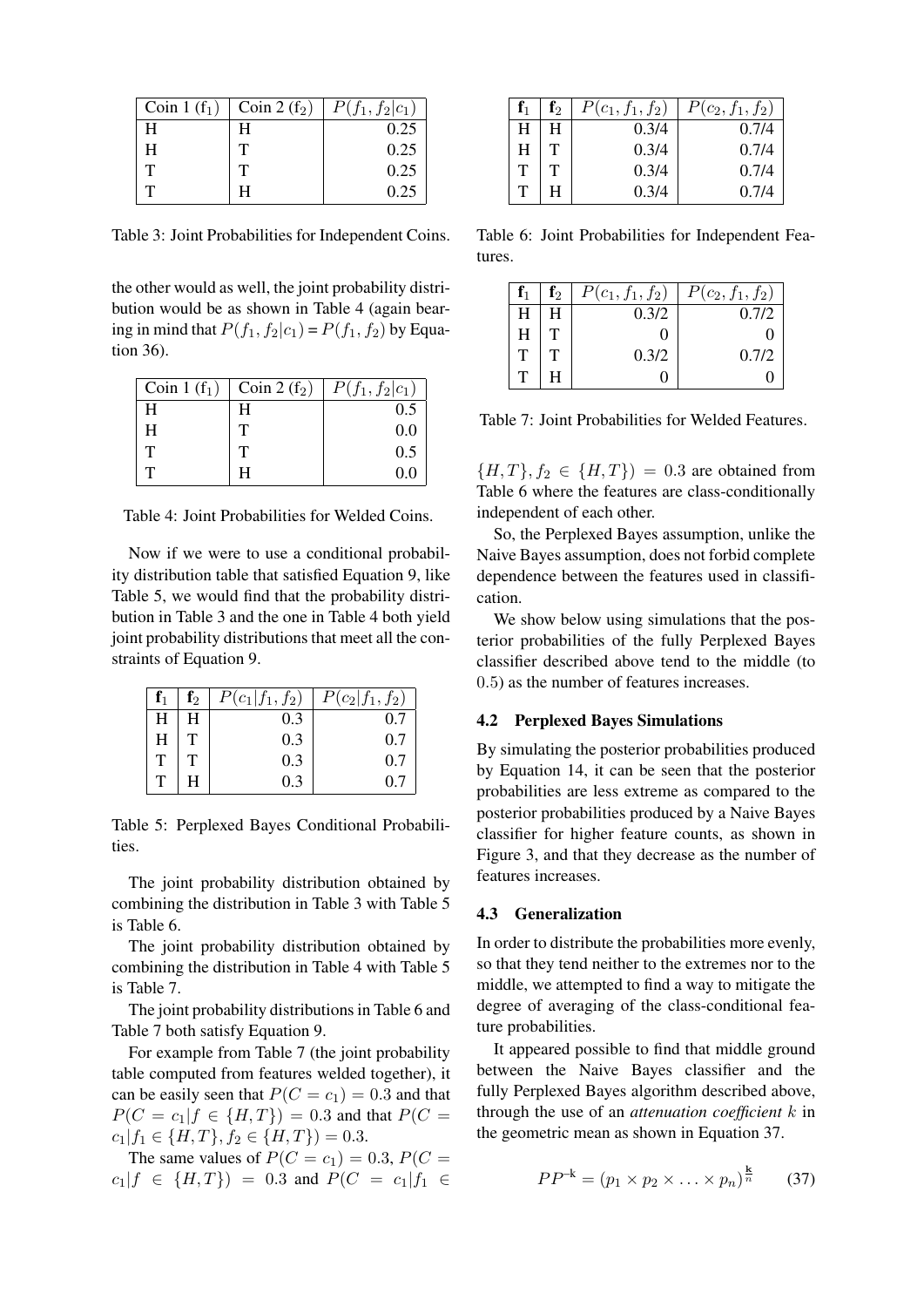

Figure 3: The standard deviation of the posterior probabilities produced by Equation 14 plotted against the number of features simulated.



Figure 4: The standard deviation of the posterior probabilities produced by Equation 38 plotted against the number of features simulated, for different values of the attenuation coefficient k.

By substituting Equation 37 in Equation 2, the posterior probablity equation for the generalized case of the Perplexed Bayes classifier can be written as shown in Equation 38.

$$
P(C|F) = \left(\prod_{1 \le i \le n} P(f_i|C)\right)^{\frac{k}{n}} \times \frac{P(C)}{P(F)} \quad (38)
$$

Again, a simulation showed that different attenuation coefficients might be needed to hold the standard deviation of the posterior probability at a desired value.

### 4.4 Generalized Form Simulations

Plots of the standard deviation of the posterior probabilities of the generalized Perplexed

Bayesian classifier computed using Equation 38 for different values of the attenuation coefficient  $k$  are shown in Figure 4.

The plots show that the magnitude of the standard deviation can be increased or decreased, for a given set of features, by picking a suitable value of  $k$ .

In each of the above simulations, each point in the graph was computed by averaging the results of 1000 experiments.

### 5 Proof 3:

In this section, we attempt to prove that the classification decisions of the Perplexed Bayes classifier (with an approximation to reduce the weightage given to the prior) are identical to the classification decisions of the Naive Bayes classifier.

A comparison of Equation 4 with Equation 8 shows that the class conditional feature probabilities have a far greater say in the outcome of classification in the Naive Bayes classifier than in the fully Perplexed Bayes classifier.

In the former, as the number of features increases, the prior probability distribution has an increasingly negligible impact on the posterior probability distribution since the prior probability is being combined with an increasing number of probabilities each representing a feature probability. So, if there are ten features being used in classification, the features have ten times the influence on the posterior probability distribution than the prior.

In the case of the Perplexed Bayes classifier, however, the likelihood is represented by a geometric average of the class conditional feature probabilities. So, the features and the prior have an equal say in the computation of the posterior probability distribution.

Simulations of classification accuracy using generated joint probability distribtions show that giving the prior equal weightage is not conducive to classification accuracy. The accuracy ratios in Figure 5 indicate that the fully Perplexed Bayes classifier has significantly lower accuracy than the Naive Bayes classifier.

So two approximations, both of which can reduce the role of the prior in classiciation, are presented below. The first approximation involves flattening the prior so that it doesn't favour one category over another by replacing  $P(C)$  by a con-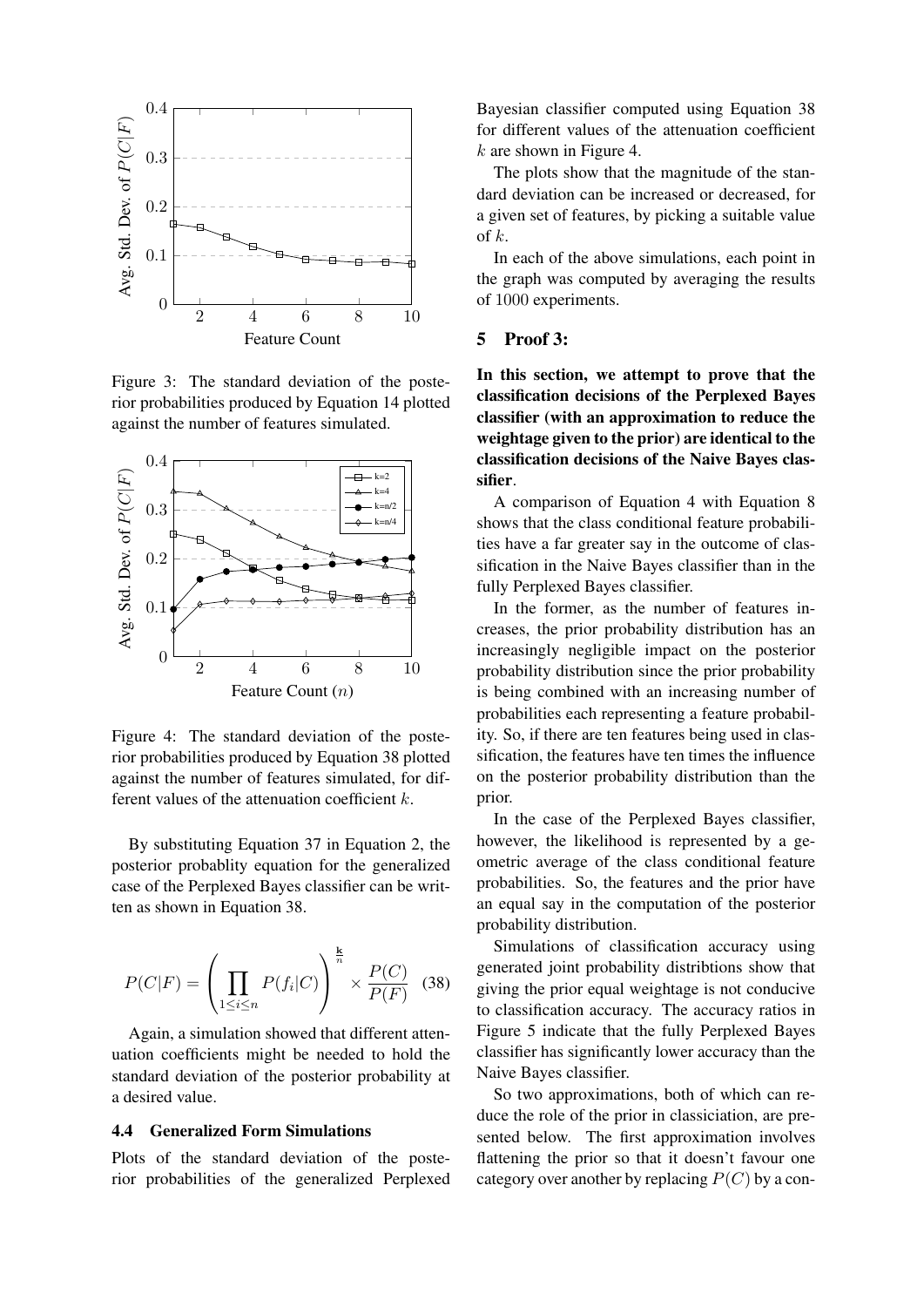

Figure 5: Perplexed Bayes / Naive Bayes accuracy ratio in simulations against feature counts (each accuracy ratio computed by averaging the results of one thousand simulations).

stant in Equation 38. The result is Equation 39 where  $N'$  is the normalizing factor.

$$
P(C|F) = \left(\prod_{1 \le i \le n} P(f_i|C)\right)^{\frac{k}{n}} \times \frac{1}{N'} \quad (39)
$$

This is equivalent to giving the prior no weightage at all.

However, it is seen, in simulations, that a Perplexed Bayes classifier with the prior removed from consideration as shown in Equation 39 is as accurate as the Naive Bayes classifier (there is no significant improvement or deterioration in accuracy averaged over 1000 simulations).

However, it is possible to obtain the same accuracy as a Naive Bayes classifier and yet retain the posterior probability characteristics of the Perplexed Bayes classifier using the approximation shown in Equation 40.

$$
P(C|F) = \frac{((\prod_{i} P(f_i|C)) \times P(C))^{\frac{k}{n+1}}}{N''}
$$
 (40)

It can be seen from Equation 40 that the posterior probability of a Perplexed Bayes classifier computed in this way is nothing but the  $k/(n +$ 1)th root of the posterior probability of a Naive Bayes classifier. So, their accuracies must be the same, because if a positive real number  $a$  is greater than  $b$ , then  $a^k/N$  must also be greater than  $b^k/N$  where  $k$  and  $N$  are constants.

Q.E.D.: Thus we have shown that the classification decisions of the Perplexed Bayes classifier with an approximation to reduce the weightage given to the prior are identical to the classification decisions of the Naive Bayes classifier.

## 6 Conclusions

We have shown that it is possible to build a classifier that we call the Perplexed Bayes classifier, that can (with an approximation) make classification decisions that are identical to those of a Naive Bayes classifier.

We have shown that if a certain assumption that the Perplexed Bayes classifier's posterior probability equation can be derived from holds, then the Perplexed Bayes classifier can be shown to not assume that the features used are class-conditionally independent.

We have also shown experimentally in other work (Carlos, 2015) that a Perplexed Bayes classifier incorporating an attenuation coefficient can produce better calibrated posterior probabilities on the given data set than a Naive Bayes classifier for higher feature counts.

All the above suggests that naive independence assumptions do not necessarily contribute to the accuracy of the Naive Bayes classifier, and possibly have a deleterious effect on posterior probability estimates instead.

# 7 Future Work

Since the Perplexed Bayes correction rectifies a shortcoming in the multiplicative combination of class-conditional feature probabilities, it is believed that it might be possible to apply with the attendant benefits of better posterior probability estimates, to any system where the product operator is used to combine probabilities, including hierarchical Bayesian classifiers, Probabilistic Graphical Models and Hidden Markov Models with multiple emissions. Experimental studies of the performance of such systems before and after the application of the Perplexed Bayes correction would be very interesting.

It does not follow from the three proofs that the Perplexed Bayes classifier does not make independence assumptions, because the proofs derive the posterior probability equation from the assumptions that imply the absence of the naive assumption, but not the other way round.